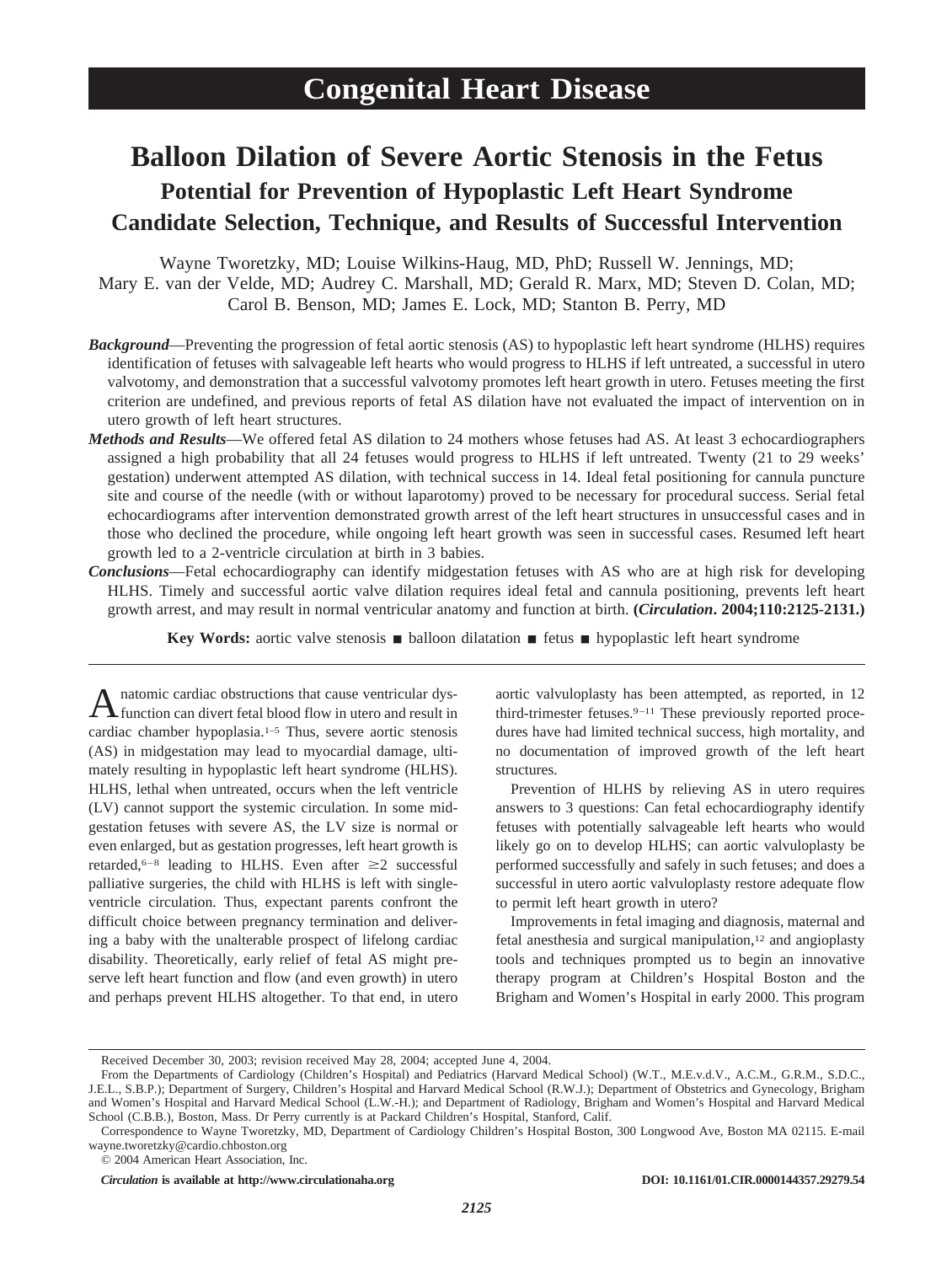| Patient        | GA at<br>Diagnosis,<br>wk | GA at<br>Intervention,<br>wk | Aortic<br>Valve<br>Lesion | LV<br>Dysfunction | EB     | Atrial<br>Septum<br>(Left to Right) | Aortic<br>Arch<br>Flow | <b>MR</b> | LV Length z<br>Score at Diagnosis | LV Length z<br>Score at Intervention | Balloon<br>Inflation<br>Diameter, mm |
|----------------|---------------------------|------------------------------|---------------------------|-------------------|--------|-------------------------------------|------------------------|-----------|-----------------------------------|--------------------------------------|--------------------------------------|
| $\mathbf{1}$   | 22                        | 29                           | S                         | $+++$             | $+$    | $^{+}$                              | $\mathsf{R}$           | $+$       | 0.65                              | $-3.9$                               | <b>NA</b>                            |
| $2^*$          | 20                        | 23                           | S                         | $+++$             | $+$    | $++$                                | R                      | $^{+}$    | 4.7                               | 2.9                                  | 2.96                                 |
| 3              | 19                        | 21                           | Α                         | $++++$            | $^{+}$ | $^{+}$                              | R                      | $^{+}$    | 1.3                               | $-0.65$                              | <b>NA</b>                            |
| 4              | 26                        | 29                           | S                         | $++++$            | $++$   | $^{+}$                              | R                      | $^{+}$    | $-0.45$                           | $-1.8$                               | <b>NA</b>                            |
| 5              | 20                        | 22                           | A                         | $+++$             | $^{+}$ | $^{+}$                              | R                      | $++$      | 1.3                               | $-0.5$                               | 2.75                                 |
| 6              | 25                        | 26                           | S                         | $+++$             | $^{+}$ | $++++$                              | R                      | $+++$     | 8.8                               | 7.3                                  | 3.35                                 |
| $\overline{7}$ | 23                        | 24                           | S                         | $++++$            | $++$   | $^{+}$                              | R                      | $++$      | 2.2                               | 0.05                                 | 2.62                                 |
| 8              | 24                        | 25                           | S                         | $+++$             | $^{+}$ | $^{+}$                              | R                      | 0         | $-1.0$                            | $-1.2$                               | 2.83                                 |
| 9              | 23                        | 24                           | S                         | $++++$            | $++$   | $^{+}$                              | $\mathsf R$            | $++$      | $-0.05$                           | $-3.5$                               | <b>NA</b>                            |
| 10             | 22                        | 23                           | S                         | $++++$            | $^{+}$ | $++$                                | R                      | $^{+}$    | 2.6                               | 1.8                                  | 2.62                                 |
| 11             | 18                        | 20                           | S                         | $++++$            | $++$   | $^{+}$                              | R                      | $^{+}$    | 3.1                               | $-2.0$                               | <b>NA</b>                            |
| 12             | 23                        | 23                           | S                         | $++++$            | $^{+}$ | $^{+}$                              | R                      | $++$      | 4.5                               | 3.7                                  | 3.0                                  |
| 13             | 22                        | 24                           | S                         | $+++$             | $^{+}$ | $^{+}$                              | R                      | $++$      | 2.56                              | 1.83                                 | <b>NA</b>                            |
| $14*$          | 22                        | 23                           | S                         | $+++$             | $^{+}$ | $^{+}$                              | R                      | 0         | 2.34                              | 1.59                                 | 3.2                                  |
| 15             | 23                        | 24                           | S                         | $++++$            | $++$   | $^{+}$                              | R                      | $^{+}$    | 4.8                               | 4                                    | 2.7                                  |
| $16*$          | 24                        | 25                           | S                         | $++++$            | $^{+}$ | $^{+}$                              | R                      | 0         | 0.4                               | $-0.2$                               | 3.3                                  |
| 17             | 22                        | 23                           | S                         | $++++$            | $++$   | $++$                                | R                      | 0         | 4.75                              | 3.9                                  | 3.3                                  |
| 18             | 21                        | 22                           | S                         | $+++$             | $^{+}$ | $^{+}$                              | R                      | $++$      | 1.4                               | 0.65                                 | 2.7                                  |
| 19             | 23                        | 24                           | S                         | $++++$            | $++$   | $^{+}$                              | R                      | $^{+}$    | 2.9                               | 1.5                                  | 3.6                                  |
| 20             | 23                        | 23                           | S                         | $++++$            | $++$   | $^{+}$                              | R                      | $++$      | 4.4                               | 4.4                                  | 3.1                                  |
| 21             | 19                        | N/a                          | S                         | $++++$            | $^{+}$ | $++$                                | R                      | $^{+}$    | $-1.4$                            | <b>NA</b>                            | <b>NA</b>                            |
| 22             | 28                        | N/a                          | S                         | $++++$            | $++$   | $++++$                              | R                      | 0         | 2.2                               | <b>NA</b>                            | <b>NA</b>                            |
| 23             | 23                        | N/a                          | S                         | $++++$            | $++$   | $^{+}$                              | R                      | $++$      | $-1.5$                            | <b>NA</b>                            | <b>NA</b>                            |
| 24             | 21                        | N/a                          | S                         | $++++$            | $++$   | $++++$                              | R                      | $^{+}$    | 3.05                              | <b>NA</b>                            | <b>NA</b>                            |

GA indicates gestational age; aortic valve Iesion: S, stenosis, A, atresia; LV dysfunction: +, mild, ++, moderate, +++, severe; EB, endocardial brightness (qualitative assessment): +, mild, ++, moderate, +++, severe; left-to-right atrial septal flow restriction: 0, none, +, mild, ++, moderate, +++, severe or intact; transverse aortic arch flow: A, antegrade, R, retrograde; mitral regurgitation (MR): 0, none, +, mild, ++, moderate, +++, severe; LV length reported as a *z* score (measured from the mitral annulus to the LV apex at end-diastole). Maternal-fetal patients 1 through 20 underwent attempted in utero aortic valvuloplasty. Maternal-fetal patients 21 through 24 declined the procedure. Given are fetal gestational ages and echocardiographic features at the time of diagnosis and intervention of all patents considered candidates for in utero aortic valvuloplasty.

\*Achieved 2-ventricular circulation after birth.

aimed (1) to identify second- and early third-trimester fetuses with severe AS, evolving HLHS, and potentially salvageable left hearts; (2) to dilate the fetal aortic valve; and (3) to monitor the subsequent growth of left heart structures after successful fetal intervention.

## **Methods**

## **Fetal Ultrasound Evaluation**

Beginning in January 2000, 3 faculty echocardiographers (W.T., M.E.v.d.V., and S.D.C.) reviewed the echocardiograms based on standard fetal echocardiographic techniques7,13 of all midgestation fetuses with abnormal left heart structures to answer several questions: Was the dominant lesion AS; was the left heart potentially salvageable (as defined in this pilot study primarily by an LV length at the time of diagnosis not  $\leq$  2 SD of normal for gestational age), and was the fetus likely, in the judgment of these experts, to progress to HLHS if left untreated until term (as defined by very little antegrade flow across the aortic valve and severely depressed LV function)? This assessment was based on several case reports and small series in the literature, as well as unpublished experience from our own institution. Other variables assessed at this initial evaluation included qualitative LV function, mitral regurgitation, presence of endocardial brightness, and characteristics of atrial septal and aortic arch flow. In utero intervention was offered to all parents whose fetus had the following echocardiographic features: AS, severe LV dysfunction, LV length that was not  $\leq$  2 SD below the mean for gestational age at diagnosis, left-to-right flow at the atrial septum, and retrograde flow in the transverse aortic arch (Table). No patient was refused intervention because of fetal distress (eg, severe hydrops).

# **Fetal Intervention**

A review of previous reports from this institution and others7,8 suggested that when the transition from a normal-sized LV to HLHS in fetuses with AS can be documented, it almost always occurs in the second or early third trimester. Therefore, maternal-fetal management and interventional tools and techniques were geared toward the 21- to 29-week fetus, earlier in gestation than all previously reported interventions.

General anesthesia, with thiopental induction using rapid sequence techniques, intubation, and maintenance with desflurane, followed positioning with left uterine displacement and preoxygenation. Ephedrine (5-mg boluses) maintained maternal blood pressure. An injection of atropine (20  $\mu$ g/kg), vecuronium (0.2 mg/kg), and fentanyl (10  $\mu$ g/kg) was administered intramuscularly to the fetus for paralysis and anesthesia before passage of the cannula into the fetal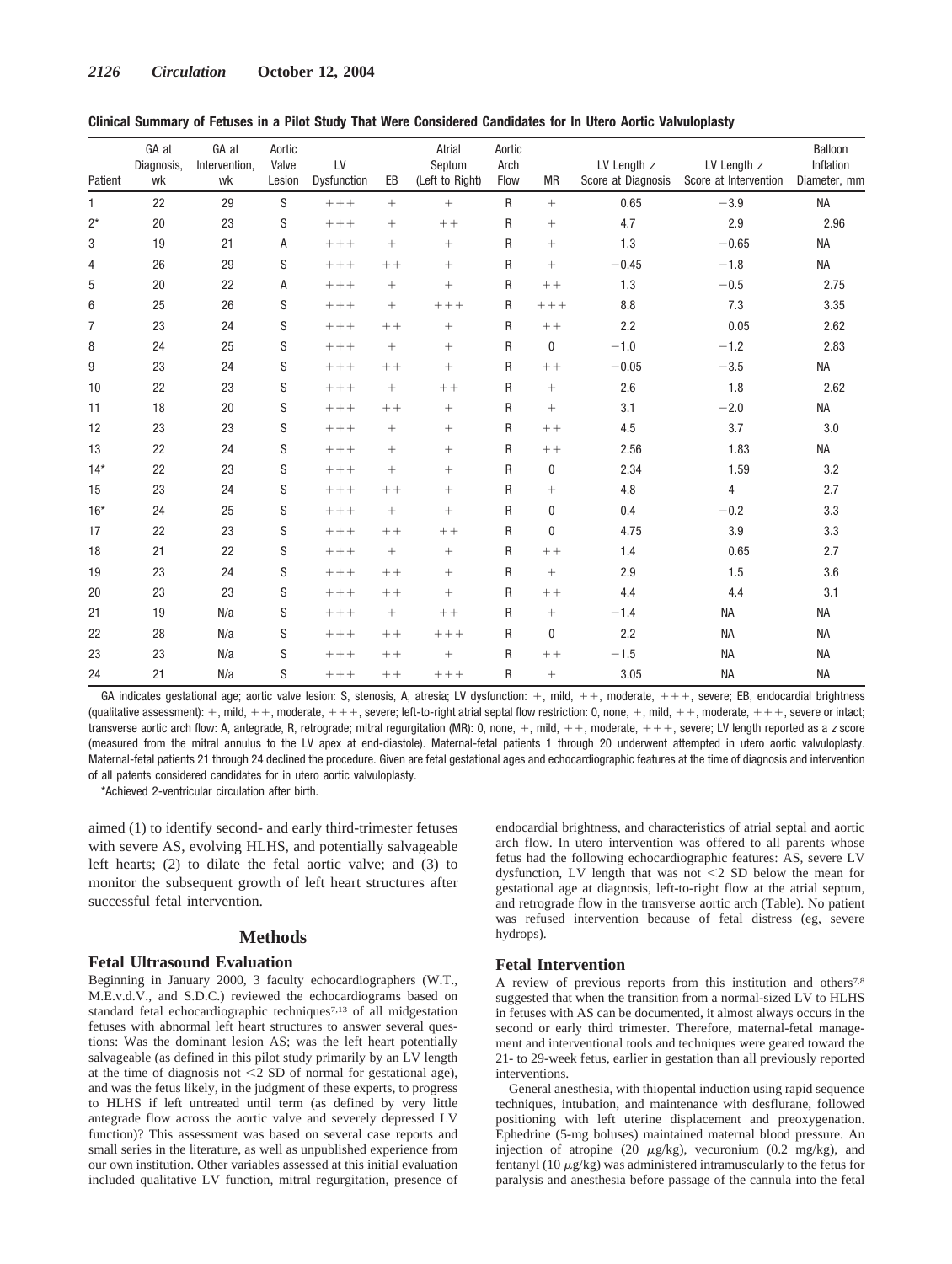

Figure 1. Ideal fetal position and cannula course. Fetal left chest is anterior, and pathway from maternal abdomen to LV apex is unobstructed. This pathway, which corresponds to cannula course, continues from LV apex to aortic valve.

chest. The techniques we used were similar to those reported previously.9–11,14 Under continuous ultrasound guidance, we advanced an 11.5-cm-long 19-gauge cannula and stylet needle through the maternal abdomen, uterine wall, and fetal chest wall and into the fetal LV (Figure 1). Position within the LV cavity was inferred from blood return out of the cannula and ultrasound imaging. After LV entry, we attempted to manipulate a 0.014-in coronary guidewire with a gently precurved tip across both stenotic and atretic aortic valves, again using ultrasound guidance, intending to dilate the valve with a coronary balloon 10% smaller than the aortic annulus (Figure 2).

After a high rate of technical failure in the first 4 patients, the technique was reviewed, leading to several observations. Cannula puncture of hypertensive LVs was observed to cause, in some cases, cavity shrinkage, impairing ultrasound imaging and wire manipulation. Ultrasound guidance of wire manipulation can be suboptimal; after the wire is withdrawn, rotated, and readvanced, the imaging plane must be adjusted to find the repositioned wire. The technique was therefore revised, and the following modifications were made. First, the cannula, guidewires, and balloon shafts were premeasured and marked so that positioning within the fetal heart was known from external measurements rather than the ultrasound imaging alone. The balloon shaft was marked so that no more than the full length of the balloon (1.8 cm from the tip) extruded out of the cannula tip when fully advanced, and the wire was fixed with a torque handle so that no more than 4 cm of wire extruded from the balloon tip when fully expanded. Next, fetal positioning assumed paramount importance. We did not attempt to enter the LV unless fetal positioning was nearly ideal in that the left chest was anterior, there were no limbs between the uterine wall and LV apex, the LV apex was within 9 cm of the abdominal wall, and the LV outflow track was parallel to the intended cannula course. If ideal positioning could not be obtained by external or transvaginal manipulation, the maternal abdominal wall was incised, the uterus was exposed, and fetal positioning was reattempted. The optimum ultrasound view proved to be that in which both the entire cannula length and the LV were included in the field of view. The LV was entered at the apex, with the cannula course parallel to the LV outflow track, so that a blindly advanced wire would be directed at the aortic valve, crossing the valve with minimal manipulation (Figure 2c). Balloon positioning for inflation

was based on external measurements and ultrasound imaging, and balloons were inflated with pressure gauges to allow precise estimates of inflation diameters. Small-volume-unit doses of epinephrine and atropine were available for immediate postintervention fetal intramuscular or intracardiac injection for fetal bradycardia.

# **Assessment of Left Heart Growth and Function After Attempted Intervention**

We monitored the growth and function of the fetal and neonatal heart in all subjects, whether or not the intervention was technically successful as defined below. Follow-up echocardiograms included a qualitative assessment of LV function, growth of the left heart structures, and color Doppler flow patterns. After delivery, all infants were managed as would be standard for neonates with AS, coarctation, or HLHS.

#### **Informed Consent**

This study was performed under an innovative therapy protocol under the direction of the Committee on Clinical Investigation at the Children's Hospital Boston and the Institutional Review Board at the Brigham and Women's Hospital. In every case, the parents were counseled about fetal and maternal risks and benefits by a pediatric cardiologist, an obstetrician, a fetal surgeon, and an anesthesiologist before procedural consent was obtained.

Statistical analyses were performed by use of a paired *t* test. We compared the growth of the left heart structures (mitral annulus, aortic annulus, ascending aorta, and LV diastolic long- and short-axis dimensions and area) during gestation in the group of fetuses who had a technically successful intervention with those who had an unsuccessful intervention and those who declined the procedure. We used the first and last fetal echocardiograms during gestation to collect the left heart measurement data.

## **Results**

## **Fetal Ultrasound Evaluation**

Between March 1, 2000, and March 1, 2004, a total of 24 fetuses met the entry criteria noted above. In each, aortic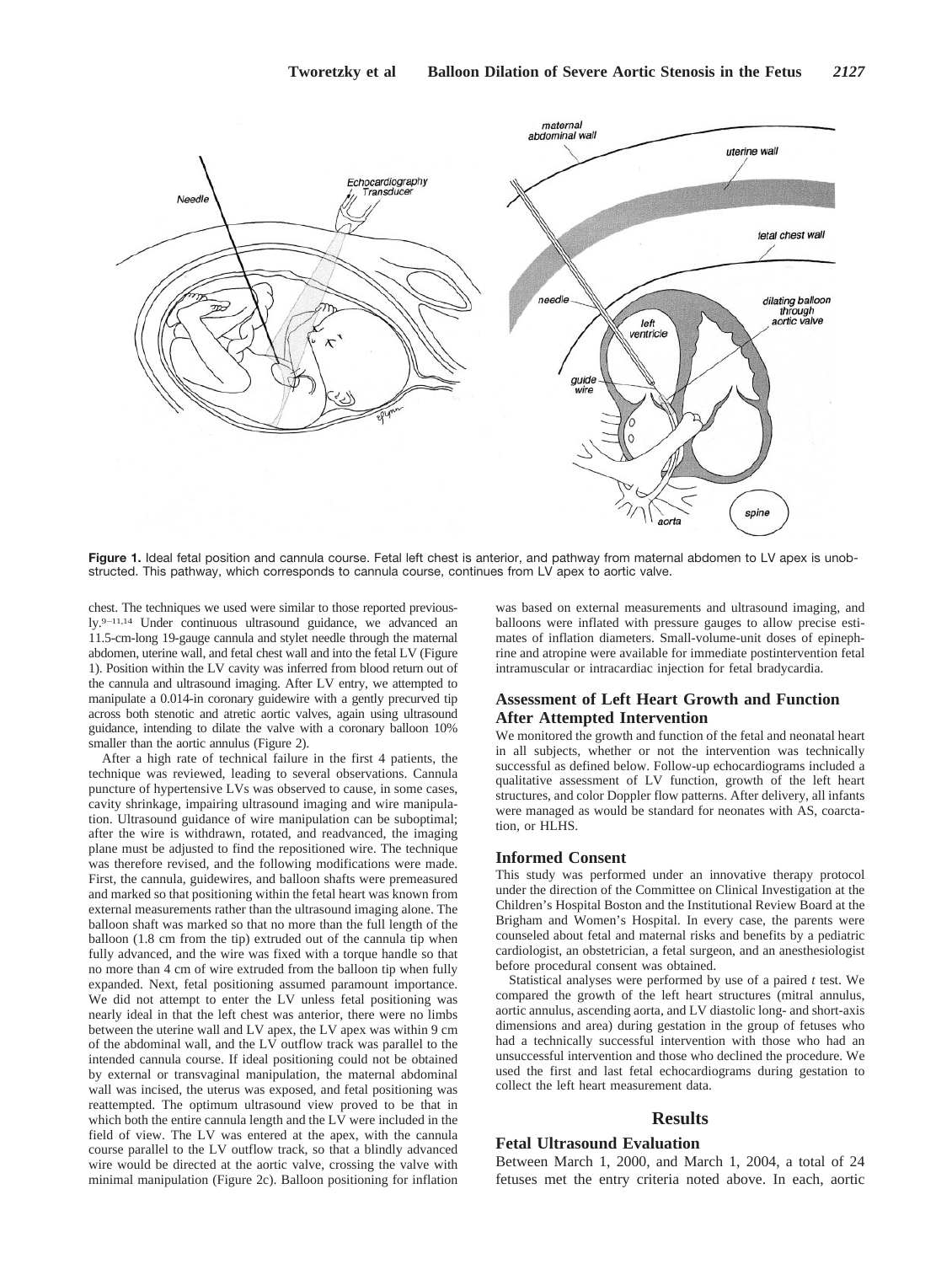

**Figure 2.** Ultrasound images of technically successful percutaneous in utero aortic valvuloplasty. a, LV before intervention. Four-chamber view demonstrating echogenic LV, apex-forming RV, and alignment of needle (arrow), LV apex (arrow), aortic valve, and ascending aorta (arrow). b, Cannula in LV. After LV puncture with cannula, LV appears smaller. Cannula can be seen as echo-bright line in LV, with its tip directed at aortic valve (arrow). c, Guidewire across aortic valve in ascending aorta (arrow). d, Balloon across valve. Correct position of balloon across aortic valve is confirmed by external measurements of catheter and by ultrasound imaging. Balloon inflation appears as movement of bright reflection along line of LV outflow track and across level of valve (arrow).

obstruction was the dominant lesion (AS, 22; aortic atresia, 2), the fetuses were second or early third trimester at the time of diagnosis (gestational age, 17 to 26 weeks), the LV length was not  $\leq$  2 SD below the mean for gestational age (Figure 3), and at least 3 echocardiographers agreed that the fetus was likely to progress to HLHS if left untreated until term. Four sets of parents (4 of 24, 16%), after discussion of risks and benefits, declined further intervention. One pregnancy was terminated, and 3 infants were carried to a term delivery (all 3 had a postnatal diagnosis of HLHS). The clinical characteristics of the remaining 20 cases are summarized in the Table. Of note, 1 fetus (patient 6 in the Table) with severe AS, severe mitral regurgitation, and an intact atrial septum had developed massive LV and left atrial dilation, leading to right heart compression and severe hydrops fetalis before the procedure.

# **Fetal Intervention**

Fetal intervention was undertaken between 1 and 6 weeks after the initial diagnosis of fetal AS. Of considerable interest, several fetuses demonstrated a progressive decrease in LV size in relation to the size of the right ventricle (RV) even during the interval between diagnosis and subsequent fetal intervention (Figure 4). As noted, 3 of the first 4 attempts were technically unsuccessful, despite successful entry of the LV with the 19-gauge cannula in all cases. Technically unsuccessful cases shared several features, including subop-

timal fetal positioning, inability to manipulate the wire across the aortic valve, and a cannula angle that directed the wire either posterior or toward the ventricular septum instead of toward the aortic valve. Of 16 subsequent patients, 13 had a



Figure 3. LV length at time of diagnosis in 24 fetuses with severe AS that were considered candidates for in utero aortic valvuloplasty. Twenty fetuses underwent attempted in utero aortic valvuloplasty (LV length was measured in 4-chamber view from mitral valve annulus to LV apex at end diastole). Dotted lines represent 2 SD from normal for LV length in diastole. Hollow triangles represent 3 patients who had biventricular repair after birth.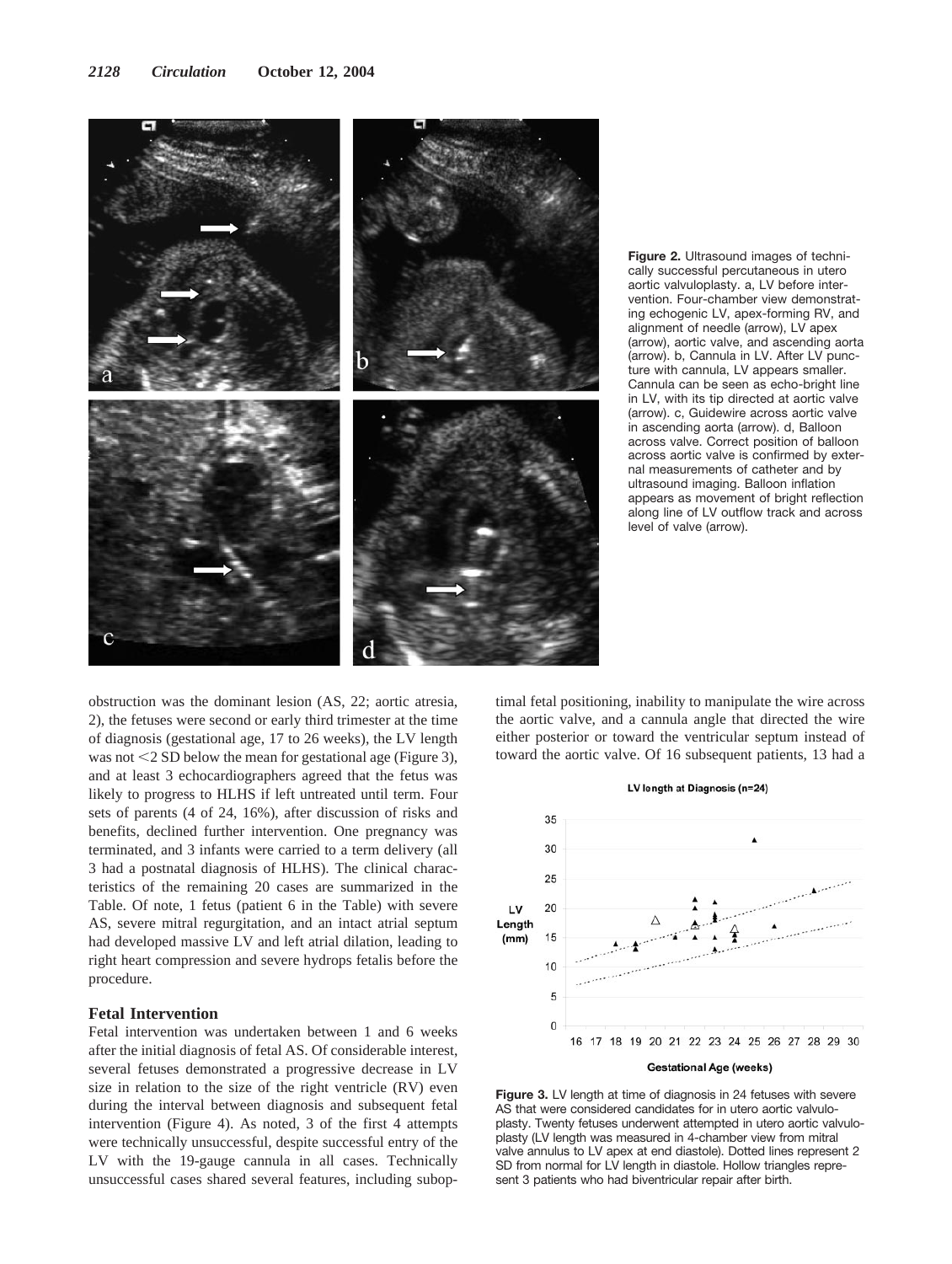

**Figure 4.** Ratio of LV to RV lengths between time of diagnosis of fetal AS and time of fetal intervention.

technically successful procedure in that the wire was passed across the aortic valve (including 1 case with aortic atresia), a 1-cm-long balloon was inflated straddling the valve, and there was unambiguous improvement in aortic valve flow by color Doppler. No patient among the first 8 developed more than mild aortic regurgitation, prompting us to progressively increase the balloon-to-annulus ratios during the course of the study from 0.9 to as high as 1.2. Of the 20 procedures, 10 (50%) were performed via the percutaneous route and the rest with uterine exposure via a mini-laparotomy.

Fetal complications occurred commonly during or shortly after the intervention. They included fetal demise 1 day after technically successful intervention in the fetus with severe hydrops (see above). There was a second fetal demise 1 day after an unsuccessful intervention, thought to be due to fetal stress and prolonged anesthesia time, and an additional death 3 days after the procedure in a fetus who had severe bradycardia during a technically successful dilation. That fetus also had moderate to severe mitral regurgitation. There was 1 previable delivery as a result of incompetent cervix 3 weeks after the procedure. Interval cervical monitoring by ultrasound had been normal. Two balloons ruptured during a second or third inflation after we had repositioned the balloon more proximally. In 1 patient, a balloon fragment was missing when the balloon was removed through the cannula. Intraoperative fetal bradycardia occurred in 15 cases, requiring administration of epinephrine in 11 with recovery of normal heart rate in all. Two fetuses had a small pericardial effusion that resolved spontaneously within several hours. Maternal respiratory compromise requiring oxygen administration occurred in the patient presenting with fetal hydrops and responded to diuresis on postoperative day 1. None of the mothers experienced hemorrhage requiring blood transfusion, postoperative infection, or thrombotic events.

# **Assessment of Cardiac Growth and Function**

In pregnancies that continued, all fetuses underwent serial postoperative echocardiograms until the time of delivery; the fetuses with a technically successful procedure were analyzed separately from those with a failed procedure and those who



**Figure 5.** A, Change in dimension of left heart structures (mitral and aortic valves and ascending aorta) in fetuses that had technically successful in utero aortic valvuloplasty (gray bars) vs those with unsuccessful procedure and those that declined procedure (white bars). Only fetuses with pregnancies carried to near-term delivery (> 33 weeks' gestation) were included. Data reflect first and last measurements made during gestation ( $n=15$ for data in this figure; of original 24 patients evaluated, 3 are still in utero, 3 died in utero, 1 was born prematurely, and 2 pregnancies were terminated). B, Change in LV diastolic dimensions (long axis, short axis, and cross-sectional area) of fetuses that had technically successful in utero aortic valvuloplasty (gray bars) compared with those with unsuccessful procedure and those that declined procedure (white bars). Only fetuses with pregnancies carried to near-term delivery (>33 weeks' gestation) were included. Data reflect first and last measurements made during gestation ( $n=15$  for data in this figure; of original 24 patients evaluated, 3 are still in utero, 3 died in utero, 1 was born prematurely, and 2 pregnancies were terminated).

declined the procedure. Figure 5A and 5B demonstrates significant growth of the mitral valve  $(P=0.03)$ , aortic valve  $(P=0.003)$ , and ascending aorta ( $P=0.008$ ) and a nonsignificant trend toward LV growth in fetuses with successful valvotomies compared with unsuccessful and control cases.

At delivery, all infants were assessed through the use of previously established criteria for the diagnosis of HLHS.15,16 All 3 surviving infants with failed in utero procedures and 4 of 9 survivors with successful procedures had LV sizes well below the minimum for 2-ventricle survival and were managed either in Boston or at their home institution for HLHS. One neonate, who had undergone an aortic valvuloplasty at 23 weeks' gestation, had a normal-sized LV at birth and mild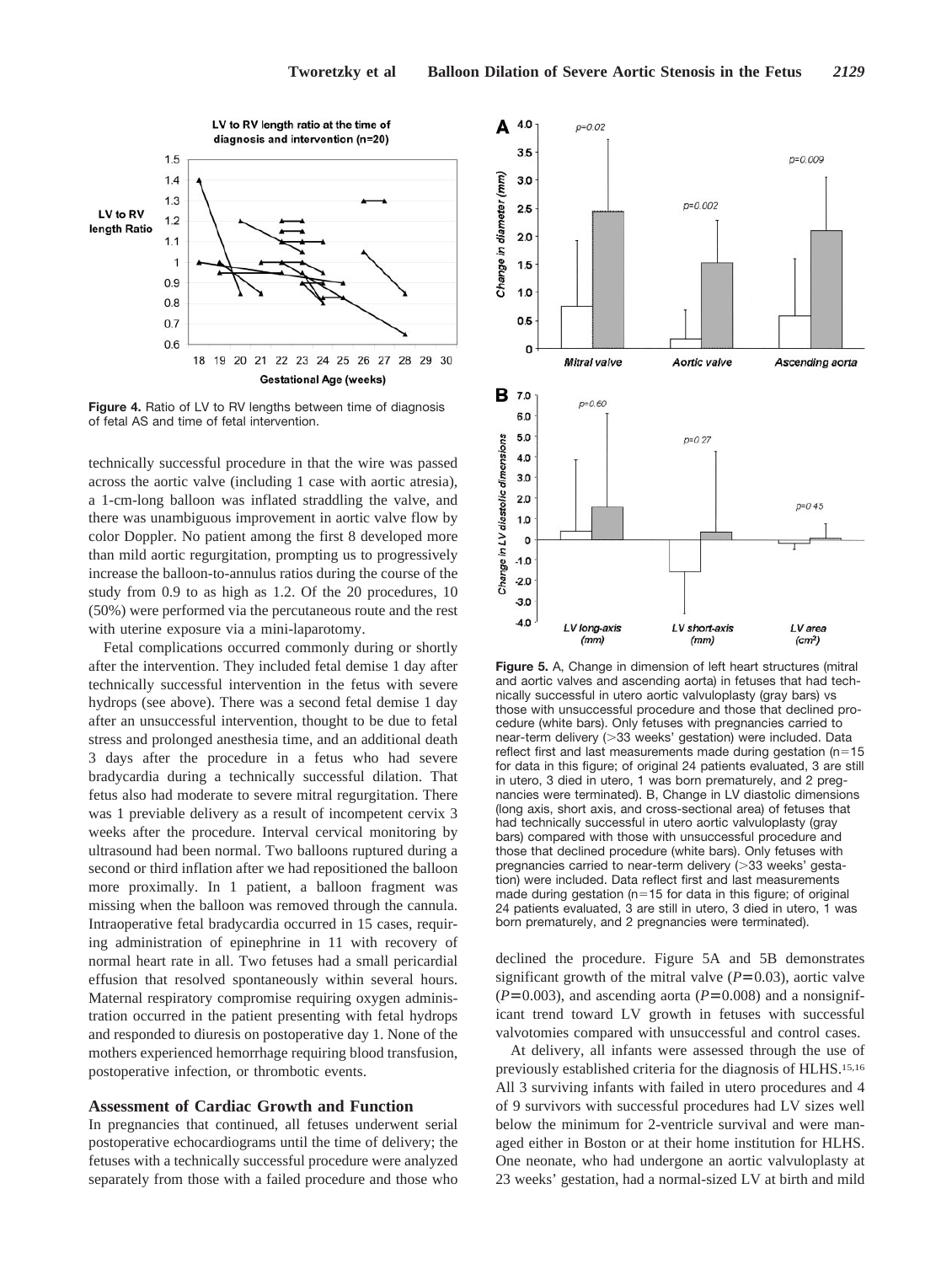#### Flow Chart of All Patients Evaluated for Fetal Aortic Valvuloplasty



**Figure 6.** Flow chart showing perinatal outcomes of all 24 patients initially considered candidates for in utero aortic valvuloplasty.

AS (patient 2 in the Table). He progressed to moderate AS, underwent an uneventful AS dilation at 18 months of age, and has mild AS at  $2\frac{1}{2}$  years of age. Two other infants had adequate LV size at birth but significant left heart obstruction (1 with a coarctation, 1 with moderate AS; patients 14 and 16 in the Table). Both infants were treated successfully in the first week of life, and both infants were at home at 1 and 2 months of age with 2-ventricle circulation. Two infants had no AS but borderline LV sizes. Both were managed medically for 5 to 10 days to assess LV function and then underwent a Norwood procedure within 2 weeks of birth. In both cases, the atrial septum was left restrictive with the hope that there would be continued left heart growth postnatally and the potential for later biventricular repair.

Inspection of these data suggests that better in utero left heart growth may be associated with a larger preintervention LV or with features that encourage LV inflow, although the data are not sufficient to outline any predictors of success. Sustained relief of aortic obstruction also seemed to help LV growth. The statuses of all 20 fetuses are summarized in Figure 6. Three fetuses are awaiting birth.

## **Discussion**

Since the first report of fetal cardiac intervention for severe AS appeared in 1991,<sup>9</sup> 11 more cases have been reported from 10 different centers.<sup>11</sup> At present, only 2 of those 12 babies are alive; the only one who survives with a 2-ventricle circulation had intervention near term (33 weeks) and had a markedly enlarged LV, making it unlikely that this fetus would have progressed from severe AS to HLHS. Thus, the hypothesis that timely and effective intervention for severe AS in utero may prevent the development of postnatal HLHS remained untested by these reports.

Despite these disappointing initial results, we elected to revisit this problem in 2000 for several reasons. First, increased fetal cardiac surveillance has supported the thesis that severe AS in utero often presents at 19 to 23 weeks with a dilated LV but then progresses to HLHS as myocardial damage ensues and flow is diverted from the left to the right heart. In addition, improvements in angioplasty equipment, ultrasound imaging, and maternal-fetal management seemed likely to make the procedure safer and more successful.

This protocol sought to answer 3 questions: Can echocardiography identify fetuses with potentially salvageable LVs that would otherwise present with HLHS at term; can procedures be performed with relative safety and success; and does a successful procedure promote left heart growth in utero? This study provided several positive answers to each of these questions, thereby encouraging a more rigorous and extensive approach to this problem.

# **Identification of Suitable Candidates**

The relatively loose entry criteria for this innovative therapy study produced fetal intervention in patients with heterogeneous cardiac anatomy. Nonetheless, all had severe AS or atresia as the dominant lesion with severe LV dysfunction, and all had an LV length that was not  $\leq$  2 SD below the mean for gestational age at diagnosis. However, some patients had dilated LVs; some had smaller LVs with endocardial brightening; some had restrictive atrial septa; some had freely patent atrial septa; some had mitral regurgitation; 1 had sub-AS that progressed to atresia during observation; and 1 had severe hydrops fetalis. Most importantly, all had a high probability to have HLHS at birth if left untreated. Finally, the timing of intervention appears to be critical. Therefore, a heightened awareness among fetal ultrasonographers of the availability of this technique will increase the number of potential candidates; once a decision to intervene is made, we view this procedure as urgent because of the rapid progression to LV growth failure.

## **Technique of Fetal Aortic Valvuloplasty**

From these preliminary data, it is clear that several current and future technical modifications are needed for this procedure to be safe and reliable. Wire passage across the aortic valve should be quick (to avoid progressive fetal bradycardia) and nearly automatic (to reduce imaging time and the need to manipulate wires and catheters in a collapsed LV). To that end, optimum fetal positioning and angle of cannula entry are indispensable features of a successful fetal aortic valvuloplasty. Improved cannula, catheter, and wire configurations and marking techniques, more precise fetal positioning, and higher-definition 2D and/or 3D ultrasound imaging will undoubtedly improve procedural safety and success. Even in